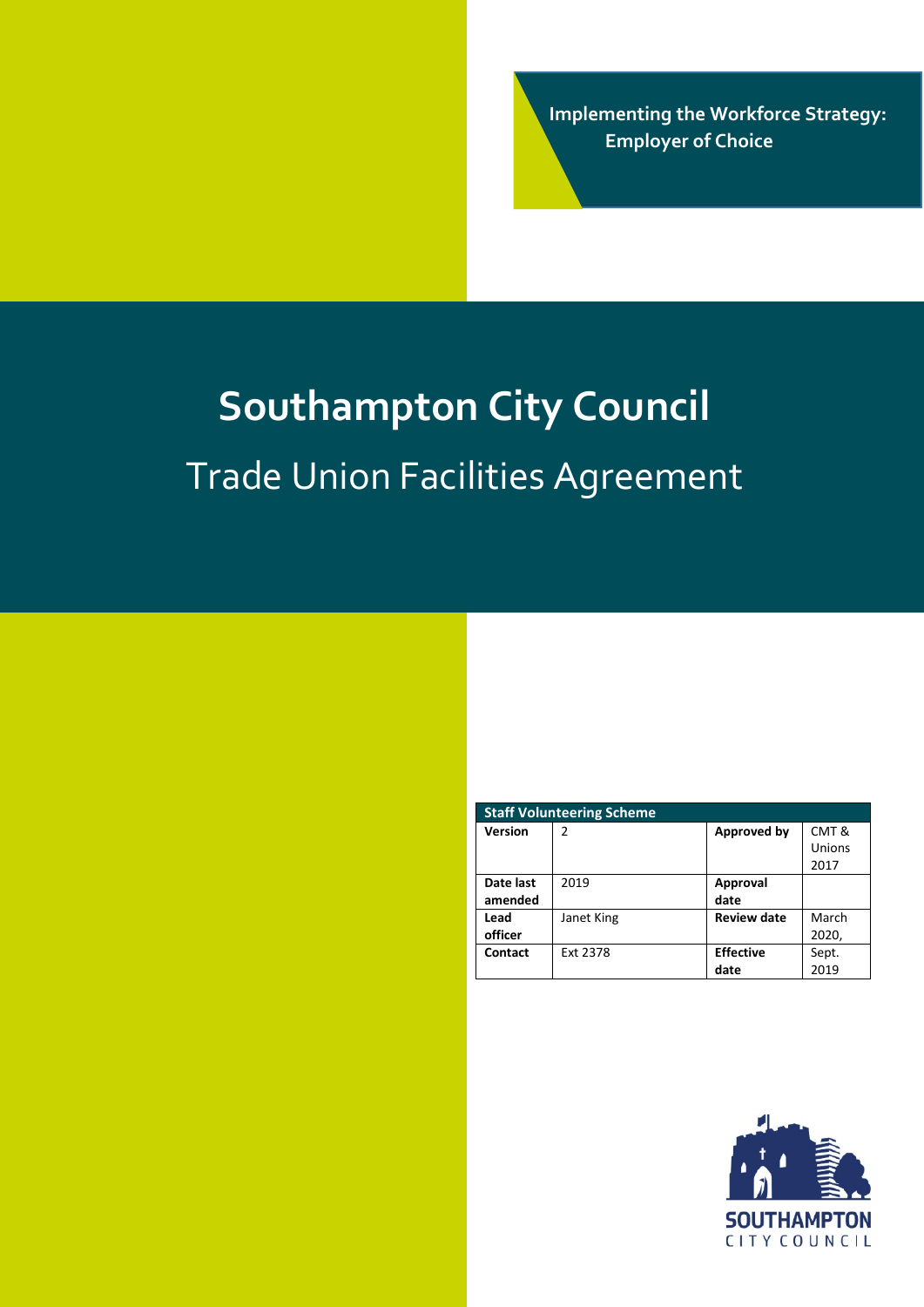## **FACILITIES AGREEMENT**

# **Context**

- 1. This agreement outlines Southampton City Council's approach to employee relations between the Council and the recognised Trade Unions in respect of Southampton City Council staff, including those employed in maintained schools, any wholly or partly owned subsidiary of the Council and covers the following recognised, Trade Unions:
	- Unison
	- Unite
	- GMB
	- GMC (General Medical Council),
	- BMA (British Medical Association: COSOP arrangement Public Health),
	- National Education Union
	- NASUWT (national Association of Schoolmasters and Union of Women Teachers)
	- ASCL (Association of School and College Leaders)
	- NAHT (National Association of Headteachers)
- 2. These recognised bodies, collectively referred to as "the unions", represent staff within the scope of the National Joint Council (NJC) for Local Government Services; Joint National Council (JNC) for Chief Officers; JNC for Chief Executives; JNC for Local Authority Craft and Associated Employees; JNC for Youth and Community Workers; and the National Conditions of Service for School Teachers.
- 3. Within the agreement the following are clarified:
	- informal discussions and formal consultation and negotiation arrangements
	- a confirmed Facilities Agreement including reasonable time off arrangements (the statutory right for Trade Union representatives) to enable elected representatives to carry out trade union duties and undertake approved training
	- a learning agreement.
- 4. It aims to bring clarity of roles and responsibilities and help ensure that employees are treated reasonably, with respect and fairness and have a 'voice' in key employment related issues.
- 5. The Council operates within a system of collective bargaining with recognised Trade Unions to effectively negotiate terms and conditions of employment for staff. Membership of one of the recognised Trade Unions therefore provides staff with an opportunity to actively engage in decisions which may impact upon their employment.

# Legal definitions of Trade Union officials and representatives:

6. Section 119 of the Trade Union and Labour Relations (Consolidation) Act 1992 defines an official as:

- (a) an officer of the union or of a branch or section of the union, or
- (b) a person elected or appointed in accordance with the rules of the union to be a representative of its members or of some of them, and includes a person so elected or appointed who is an employee of the same employer as the members or one or more of the members whom he is to represent.

7. Section 181 (1) of the same Act defines a 'representative', for the purposes of sections 181 – 185 of the Act, as 'an official or other person authorised by the union to carry on such collective bargaining'.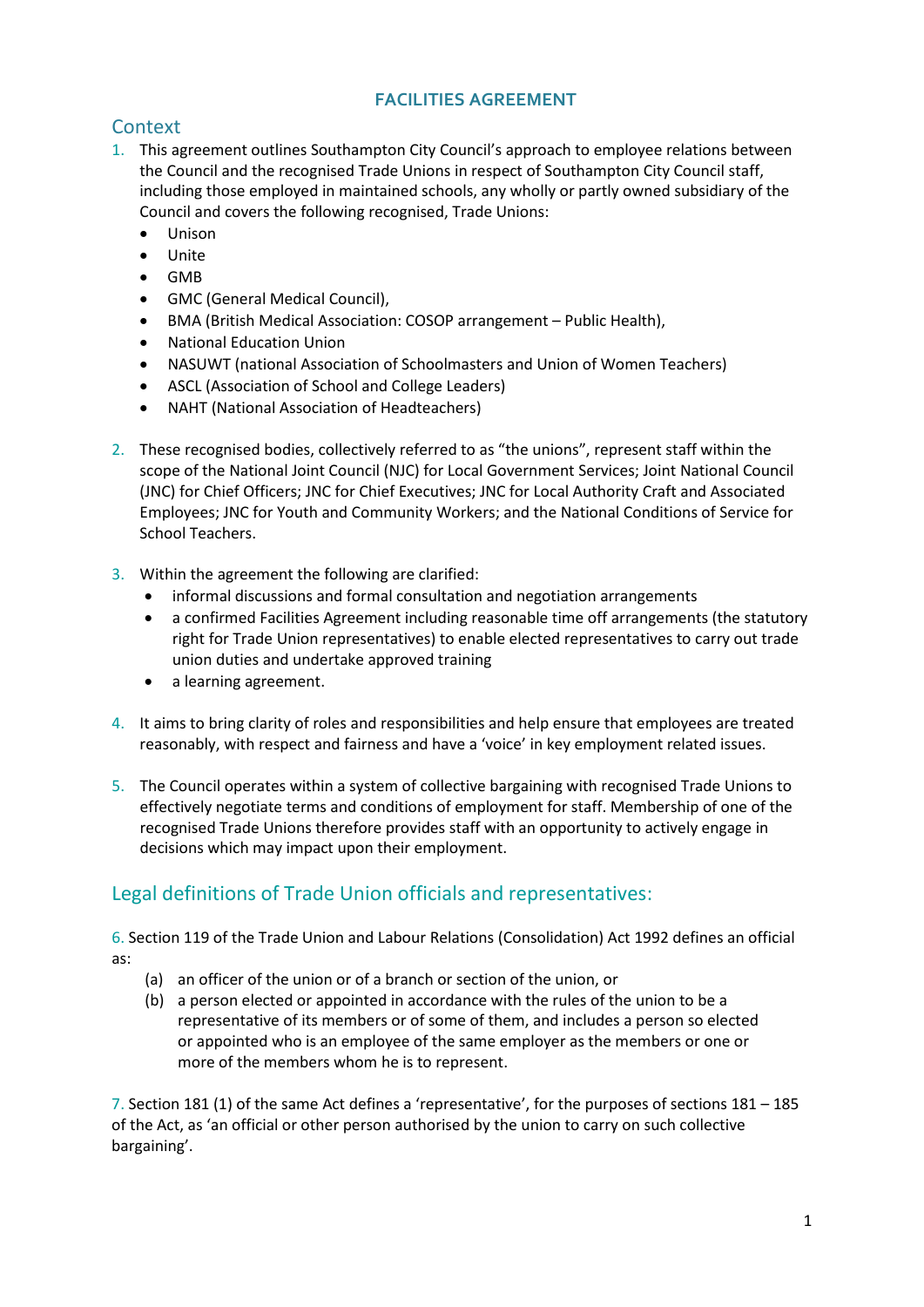8. The council recognises the following unions within current facilities agreement:

- Unite
- Unison
- GMB (General Municipal Boilermakers)
- GMC (General Medical Council)
- BMA (British Medical Association: COSOP arrangement Public Health)
- NEU (National Education Union)
- NASUWT (National Association of Schoolmasters and Union of Women Teachers)
- ASCL (Association of School and College Leaders)
- NAHT (National Association of Headteachers)
- The Council also maintains positive engagement and dialogue with the AEP (Association of Educational Psychologists) who represent staff on Soulbury linked terms and conditions of service.

### Scope

- 9. This agreement applies to all Council staff **excluding**:
	- those engaged in maintained schools
	- those working with organisations who are operating a contract for the council
	- those who are associated with the council, such as a project undertaken on council premises or supported through a grant

### Roles

10. The main roles are:

- **Branch Secretary:** is the main contact person with the wider union, handles branch administration and provides leadership.
- **Deputy Branch Secretary**: deputises for the Branch Secretary, as above; **Trade Union convenors:** employees and union representatives elected by a union to represent all their members within the organisation on corporate matters, either on a full time or part-time basis.
- **Trade Union workplace reps or stewards:** employees elected by union members to represent them on local issues within the service or area of their substantive position on a parttime/agreed release basis.
- **Branch based representatives:** these are seconded to a role within the branch and undertake casework in areas where there are no local union representatives or to represent the union in a specialised discipline (Health & Safety or Equalities for example) and engage / participate in collective bargaining or negotiation directly with the employer.
- **Union Learning Representatives:** employees and trade union representatives selected by their union to advise their members and other employees on learning and development options, on either a part-time or full-time basis.
- **Safety Representatives:** employees and trade union representatives selected by their union to represent their members and other employees on safety matters on a part-time basis.
- 11. Union members covered by this agreement will include temporary staff and agency workers engaged by the council as well as permanent employees and casual workers, whether full or part time.
- 12. As part of this agreement the recognised Trade Unions will:
	- ensure that union representatives are aware of their role, responsibilities and functions
	- inform management, in writing, as soon as possible of appointments or resignations of union representatives
	- ensure that union representatives receive any appropriate written credentials promptly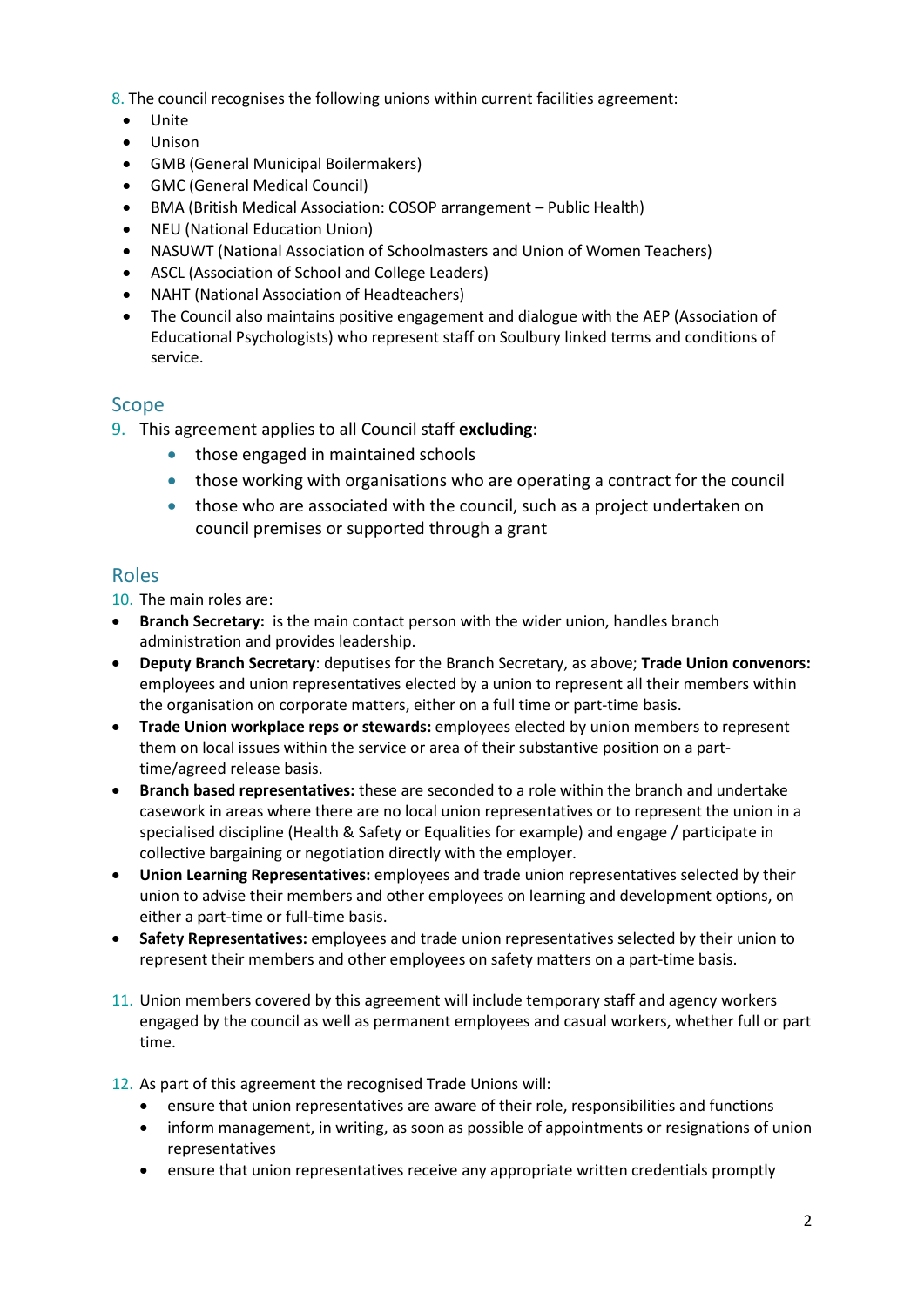• ensure that employers receive details of the functions of union representatives where they carry out special duties or functions.

### Appointment

- 13. Trade Unions will work towards electing Convenors to reflect the make-up (proportionality) of membership across the Council and schools. On the successful appointment of a Branch official including Branch Secretary, Deputy Branch Secretary, Union Learning Representative, Equality Officer and Health & Safety Officer, workplace representative or convener, the Branch will notify the Council of the successful candidate, their role, duties and responsibilities and any facility time that will be required to fulfil the requirements of the role.
- 14. All posts are elected to on a periodic basis and SCC staff duly elected are released on a secondment basis into the Union role. Upon loss of office the affected officers will return to their substantive role and service area. If, during the period of office the substantive role has been changed / deleted as part of any review their position will be looked at under normal redeployment processes.

## Development

- 15. Trade Union Branch Secretaries, Deputy Branch Secretaries, convenors and stewards, regardless of their work pattern, hours or status (part time, full time, fixed term, casual working etc.), will have access to relevant learning and development that enables them to perform their Trade Union duties effectively. Such learning and development will be arranged and funded by the Union at a suitable venue.
- 16. The Branch will maintain and review a list of accredited stewards which will be provided upon request. Branch Secretaries, Deputy Branch Secretaries and Convenors may also have access to appropriate parts of the Council's Learning and Development training.
- 17. Workplace representatives will be permitted to paid time off to undertake learning and development (approved by their Union or the TUC) relevant to their Trade Union duties and activities as per section 168(2) of the Trade Union and Labour Relations (Consolidation) Act 1992.
- 18. Union Learning Representatives are entitled to relevant learning and development which enables them to carry out their Trade Union duties under section 43 of the Employment Act 2002. Safety representatives will be allowed training in relation to their role under Safety Representatives and Safety Committees Regulations 1977.
- 19. Members, Representatives and Convenors, will also be entitled to paid time off for any travel time incurred in attending or participating in developmental activities relating to trade union duties. Time off for learning and development will be agreed subject to discussion and agreement with the Service Director/ Service Lead/ Service Manager and the needs of the business.

### Trade Union Activities

- 20. Trade Union activities are those which members and representatives are allowed time off with full pay regardless of their work pattern, hours or status (part time, full time, fixed term, casual working etc.) for Union related duties and commitments including:
	- Joint Consultative Group meetings
	- Negotiation meetings with managers and officers that affect the workforce such as: budget consultations, collective bargaining, TUPE transfers, redundancies and policy consultation
	- Workplace meetings to discuss and vote on the outcome of negotiations between Trade Union representatives and the Council
	- Meeting with Union representatives to discuss issues relevant to the workplace
	- Meetings with members for individual advice or representation (where appointed as a workplace representative or convenor)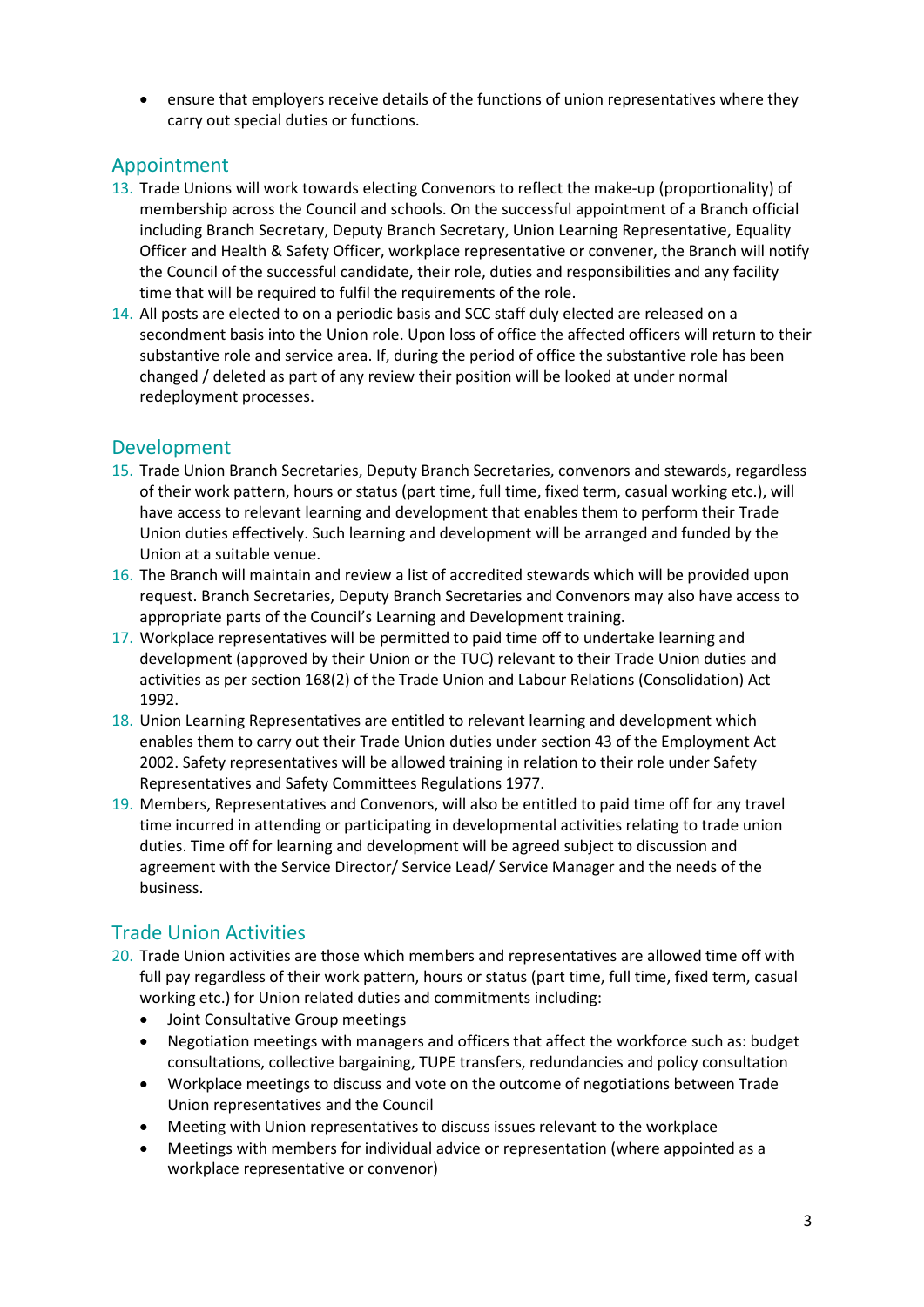- Preparation to represent members including collating information relevant to their case; meeting with union officials from the regional and national offices
- Voting in Union elections
- Access to services provided by a Union Learning Representative.
- 21. The subjects connected with collective bargaining may include one or more of the following:
	- a) Terms and conditions of employment, or the physical conditions in which staff are required to work. Examples could include:
		- pay
		- hours of work
		- holidays and holiday pay
		- sick pay arrangements
		- pensions
		- learning and training
		- equality and diversity
		- notice periods
		- the working environment
		- operation of digital equipment and other machinery
	- b) Engagement or non-engagement, or termination or suspension of employment or the duties of employment, of one or more workers. Examples could include:
		- recruitment and selection policies
		- human resource planning
		- redundancy and dismissal arrangements
	- c) Allocation of work or the duties of employment as between staff or groups of staff which could include:
		- job grading
		- job evaluation
		- job descriptions
		- flexible working practices
	- d) Matters of discipline, which may include:
		- disciplinary procedures
		- arrangements for representing or accompanying staff at internal meetings or interviews
		- arrangements for appearing on behalf of Trade Union members, or as witnesses, before agreed outside appeal bodies or employment tribunals
	- e) Trade Union membership or non-membership including:
		- representational arrangements
		- any union involvement in the induction of new workers
	- f) Facilities for Trade Union representatives including:
		- office accommodation
		- equipment
		- provision of the names of new workers to the Unions
	- g) mechanisms for negotiation or consultation and other procedures which may include:
		- grievance procedures
		- joint consultation
		- communicating with members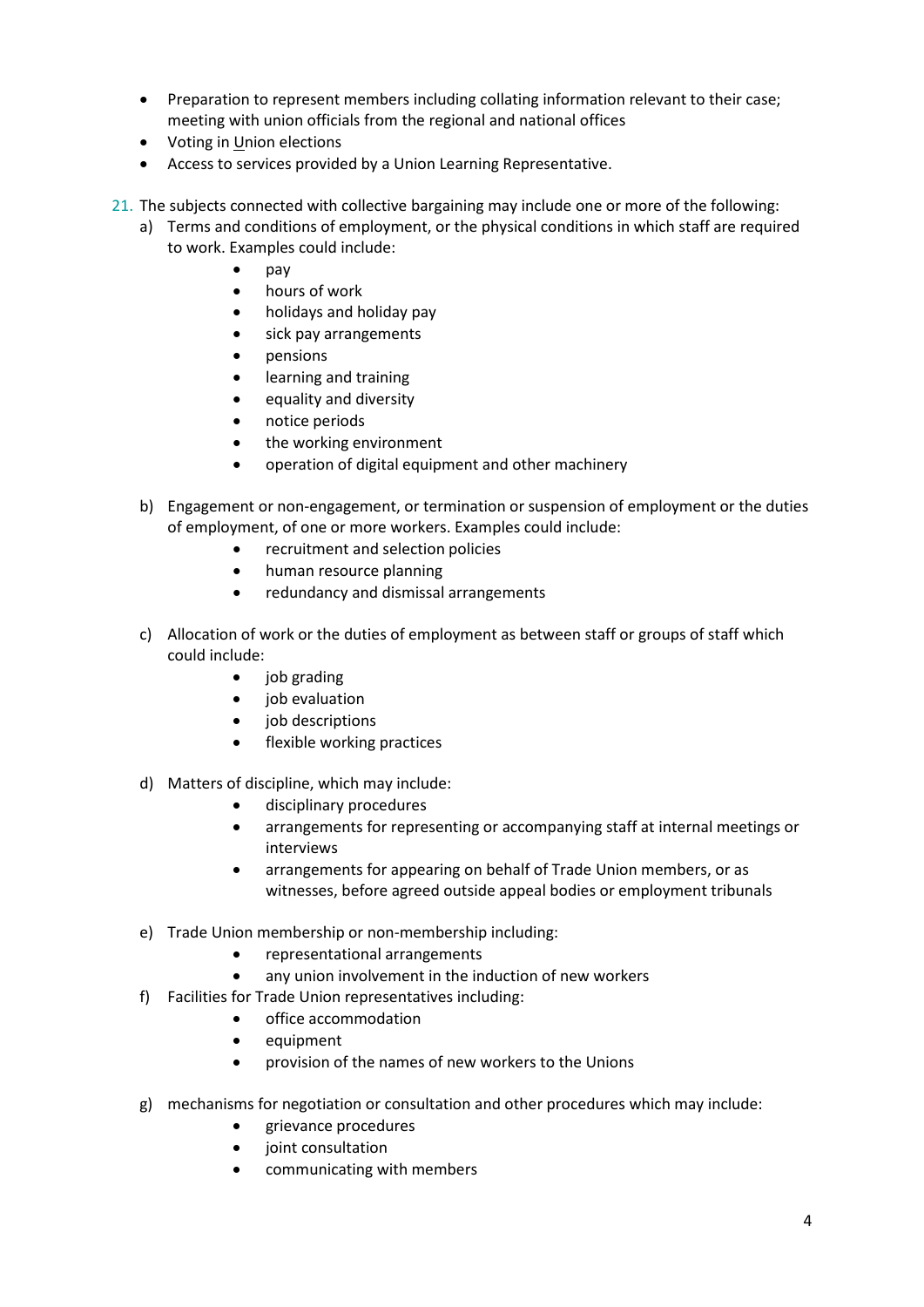- collective bargaining at the Council and/or multi-employer level
- communicating with other Union representatives and Union full-time officers concerned with collective bargaining with the employer.
- 22. Additionally, Health and Safety representatives are entitled to paid time off to:
	- investigate complaints, possible hazards and dangerous incidents;
	- represent staff in talks with the employer or the Health and Safety Executive (HSE) or other safety or environmental enforcement agencies;
	- take part in risk assessments and to be consulted upon the arrangements for health and safety.
- 23. Union Learning Representative (ULR) are also allowed paid time off to perform the following functions in relation to their ULR role:
	- analysing learning and development or training needs
	- providing information and advice about learning and development or training matters
	- arranging learning and development or training
	- promoting the value of learning and development or training
	- consulting the employer about carrying on any such activities
	- preparation to carry out any of the above activities
	- undergoing relevant learning and development or training.
- 24. To effectively represent the wider views of members, members of the branch can **have agreed paid time off to** attend annual conferences throughout the year. These include national and local government conferences but also conferences such as LGBT, Women's and Black Members' conferences that encourage participation from groups that may be less frequently heard in the workplace. Southampton City Council recognises the importance of encouraging participation in these annual conferences and the benefit it can have on the workforce. Branch officials should discuss required time off with their service line manager and confirm approval prior to the required absence and in line with service needs.
- 25. Branch Secretaries, Deputy Branch Secretaries, Convenors and workplace reps can also attend constitutional committees established by unions **during their working hours with pay**, to organise and represent members both nationally and within a geographical region.
- 26. Members, Representatives, Officials and Convenors will also be entitled to paid time off for any travel time incurred in attending or participating in trade union activities.

#### **Schools**

A review and agreement of funding for schools' trade unions is agreed annually and is subject to a separate facilities agreement

#### **Inductions**

27. The council will allow the recognised trade unions access to inductions of new staff with a view to promoting the benefit of trade unions within the workplace.

#### Industrial Action

28. Employers and Trade Unions have a responsibility to use agreed procedures to settle problems and avoid industrial action. Time off may be permitted for this purpose particularly where there is a dispute. There is no right for time off for Trade Union activities which themselves consist of industrial action. However, where an official is not taking part in industrial action but represents members involved, normal arrangements for time off with pay for the official should apply. Refer to Southampton City Council's policy document "Dispute Resolution Protocol".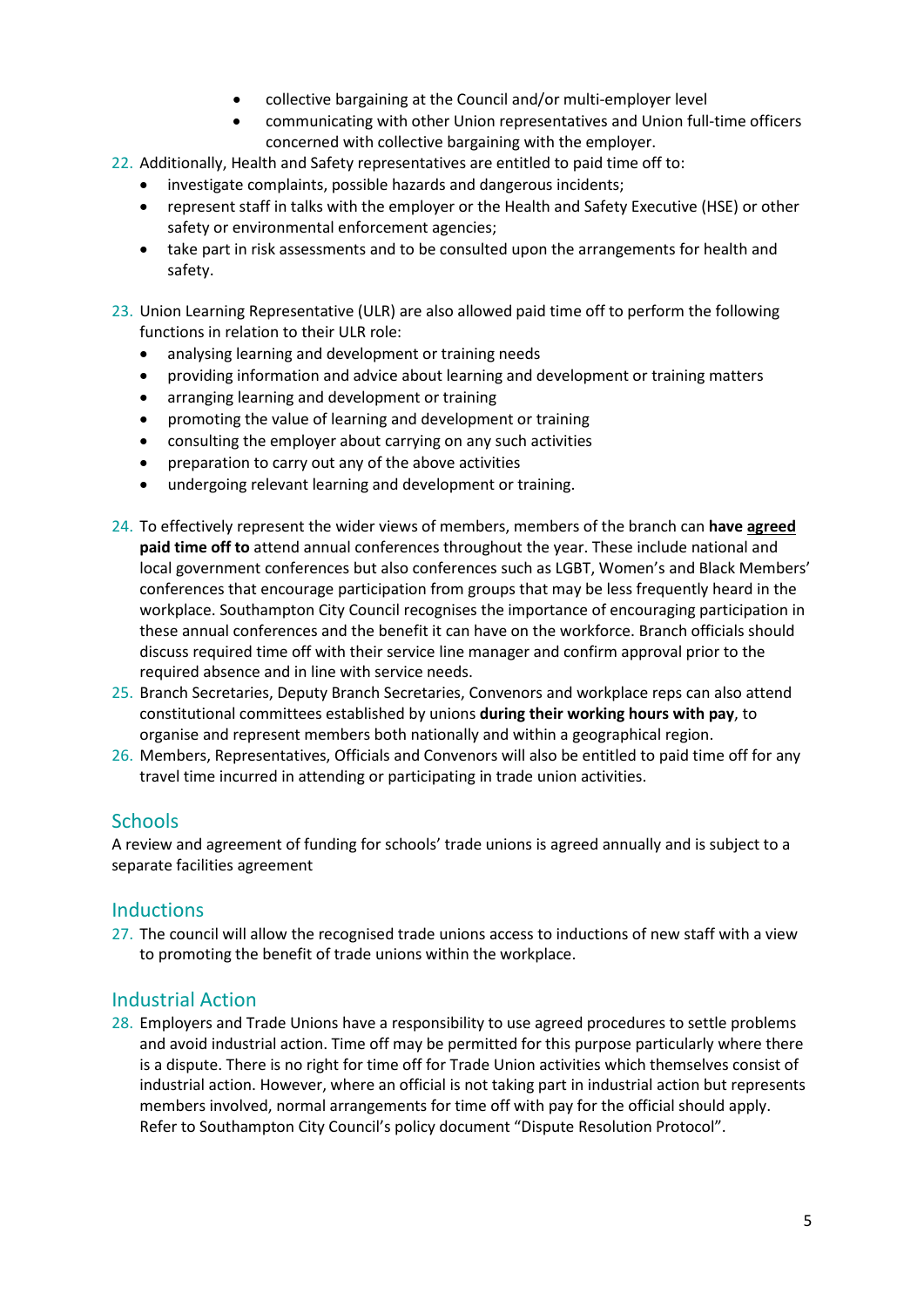# Funding

- 29. To fairly distribute the cost and benefit of union representation across the Council, a centralised fund will be established to adequately resource full or part time Branch Secretary, Deputy Branch Secretary or Convenors agreed release time. All service areas will contribute to this on an equal basis.
- 30. The agreed level of central funding 2019/2020 provides the following resource: Unite – 1.50 FTE; Headcount 2; Unison – 2 FTE; Headcount 2.
- 31. In accordance with the Acas Code of Practice; Time Off for Trade Union Duties and Activities, the salaries of individuals formally seconded to the role of Branch Secretary, Deputy Branch Secretary or Convenors will be funded at the substantive grade of the post-holder concerned. In respect of allowances which would have been applicable to the substantive post, but are not applicable to the secondment, (such as contractual car allowance, etc.) the individual concerned will receive an honorarium of equivalent value in lieu of the loss of the allowance, for the duration of the secondment.
- 32. The secondment budget will be variable year-on-year, dependent upon the substantive grades, and any allowances, of the individuals formally elected and seconded to the roles.

# Time off

- 33. Trade Unions will have regard to the operational arrangements for time off and will reflect the need: to maintain a service to the public; for security and safety; and the number and spread of employees.
- 34. The Council will consider the difficulties for Trade Union officials and members in ensuring effective representation and communication e.g. shift workers, part-time workers, job sharers and those employees with domestic commitments and employees at dispersed locations.
- 35. Time off with full pay will be granted to Branch Secretaries, Deputy Branch Secretaries, members, workplace representatives and Convenors for Trade Union activities, conferences, meetings, tribunal and court attendance or training relevant to their trade union duties regardless of their work pattern, hours or status (part time, full time, fixed term, casual working etc.).
- 36. When workplace representatives are allocated a case or required to carry out Trade Union duties by their Union, that representative shall notify their service or line manager (in writing or verbally) as soon as reasonably practicable of their need for time off to allow their substantive work to be covered. It is the responsibility of the workplace representative to decide on and notify their management of a reasonable amount of time that they will need off to perform their trade union duties. If there is any doubt about the amount of time required to perform trade union duties, the relevant Branch Secretary will confirm the appropriate amount of time needed. It shall be the responsibility of their manager to arrange for any work to be covered.
- 37. In line with ACAS Code of Practice a workplace representative may be required to provide their manager with the following information when requesting paid time off for trade union activities or training:
	- the purpose of such time off, while preserving personal confidential information relating to individuals in grievance or disciplinary matters;
	- the intended location;
	- the timing and duration of time off required.
- 38. In certain circumstances payment might be made to shift and part time Council employees undertaking trade union duties outside their normal working hours, this will be agreed in advance between the relevant union and the Council. There is no right to time off for trade union activities which consist of industrial action.

## Travelling expenses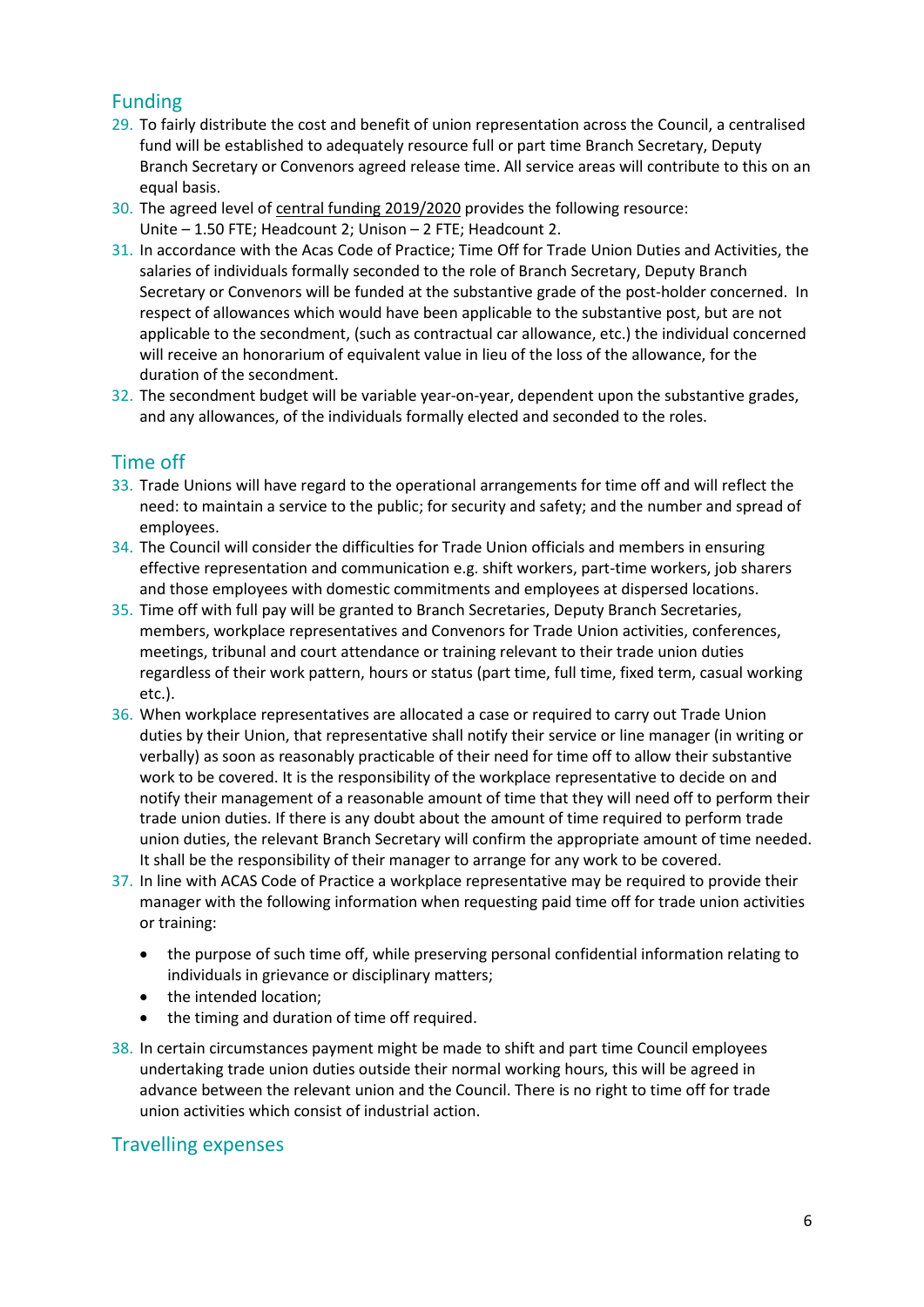39. Reasonable travel expenses incurred by trade union Convenors, stewards, Union Learning Representatives and Safety Representatives whilst on Trade Union duties will be reimbursed at the appropriate car mileage or public transport rates as set out in the terms and conditions of their substantive post.

## Union Learning Representatives

- 40. Unions must give notice in writing that the member of staff is a Union Learning Representative of their Trade Union. To qualify for paid time off the member must be sufficiently trained to carry out their duties as a Union Learning Representative either at the time when their Trade Union gives written notice to the Council that they are a Union Learning Representative, or within six months of that date.
- 41. Payment for time off for the learning, development or training relevant to their Trade Union learning role will be made in the same way as payment for time off for Trade Union duties.

## Approach

- 42. Dialogue within this agreement is based on an open approach which encourages solution focused discussions and reflects the Council's values.
- 43. A prerequisite of the involvement of all parties will be a commitment to ensuring positive and constructive input based on behaviours centered on transparency, integrity and a genuine commitment to working together as a team for Southampton City Council to resolve issues.
- 44. Both management and Trade Unions will strive to make the Council an exemplar of good employment practice and a progressive force in shaping innovative and creative solutions to employment related challenges.
- 45. The Council and the Trade Unions recognise the need for a pragmatic and joint approach towards employee relations. This approach will be underpinned by the commitment from the Council to ensure that consultation, negotiation and communication with the Trade Unions is undertaken at the earliest possible opportunity.
- 46. An effective relationship with the Trade Unions does not remove the right of leaders and managers to manage and take those difficult decisions. However, it does expect a genuine commitment to ensuring that the views of staff are sought and considered before decisions are taken, which may impact upon them.
- 47. A formal structure of joint consultation meetings (JCGs) between managers and Union representatives will be maintained at service and corporate level, which will (unless otherwise agreed) take place on a quarterly basis.
- 48. Joint Consultative Groups (JCGs) at service and corporate level are in place to ensure matters of Health & Safety are raised and addressed in accordance with Safety Reps and Health and Safety Regulations.

## Decision Making

49. Decisions made which support the introduction of changes or withdrawal of employment conditions, policies, procedures, or any other arrangements, will be supplemented, where appropriate, via the Council's recognised delegated decisions process. This provides a formal, transparent and accountable framework to record decisions made within the Council. This process includes the recording of consultation and negotiation with the Trade Unions along with information relating to equality, diversity, cohesion and Equality and Safety Impact Assessments.

# Early Resolution of Issues

- 50. Wherever possible, issues should be raised, consulted on and resolved at a local level through:
	- Fortnightly meetings with the Director of HR.
	- Service level JCG meetings with appropriate input from HR and H and S.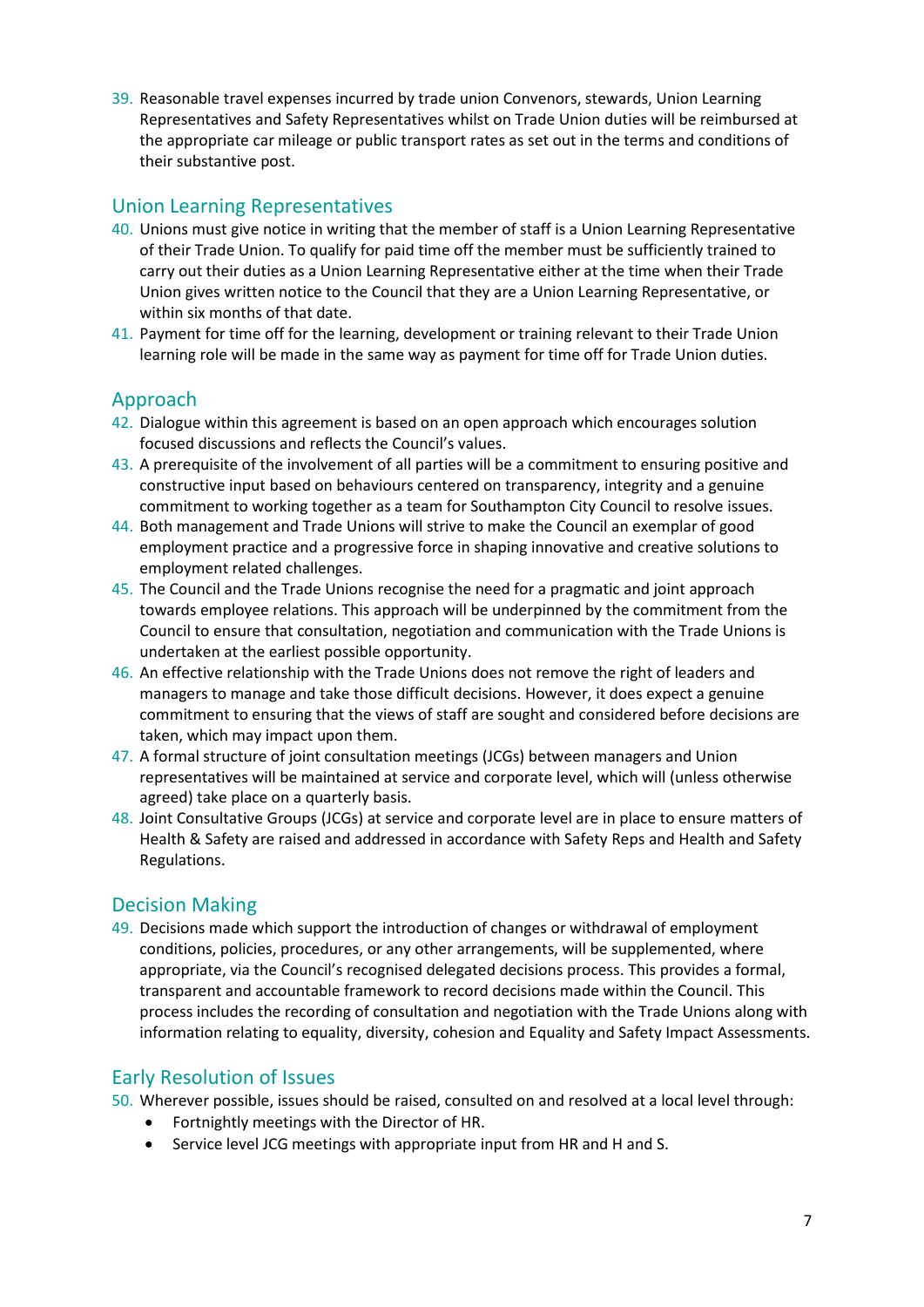# Measuring Success

51. The success of this agreement will be measured through the following:

- results of the Staff Survey
- improvements in performance data relating to the workforce including absence levels and retention
- reduction in unresolved issues escalating through formal policies ad appeals (grievance and Disciplinaries)
- resolution of issues through minuted JCGs

# Release time

52. Current arrangements for release time are as follows:

- **UNISON** 2.0 FTE; 2 Headcount Branch Secretary; Deputy Branch Secretary; Branch Representative or Convenor
- **Unite** 1.50 FTE; 2 Headcount Branch Secretary; Deputy Branch Secretary; Branch Representative or Convenor
- **Schools Trade Unions**; see Schools Facilities Agreement
- 53. Additionally, **Health and Safety Representatives** are entitled to paid time off to:
	- investigate complaints, possible hazards and dangerous incidents and carry out workplace inspections
	- represent workers in talks with the employer or the Health and Safety Executive (HSE) or other safety or environmental enforcement agencies
	- attend JCG meetings (all or part meetings as determined by agenda)
	- take part in risk assessments
	- be consulted upon the arrangements for health and safety.
- 54. Where a Branch Secretary identifies a need for an increase in facilities time for additional support to their Branch where membership has increased significantly, they may put in a request to the Service Director HR and Org Dev and the Deputy Chief Executive of the Council. Requests will be considered by the Service Director HR and Org Dev, the Deputy Chief Executive (or their appointed representative) and the Branch Secretaries of the other recognised Trade Unions. Approval or refusal will be confirmed and provided in writing to the requesting Branch Secretary within 15 working days of submitting the request. Where approval is not granted, the reasons for the refusal shall be provided in the response.
- 55. The Council will provide to the unions of the following:
	- lists of DOCAS schedules by employer code;
	- lists of BACS notifications relating to branch levy charges (where relevant); and
	- DOCAS information to the unions' head offices;
	- a check-off facility to all directly employed staff (deduction of union subscription from wages) for which the jointly agreed administrative costs will be covered by Unions

# Communication

- 56. The recognised Trade Unions are permitted dedicated pages on the Council's intranet site to promote their Branch and provide contact details for staff.
- 57. The Unions shall also be permitted to use the Council's email distribution lists for appropriate communications with their members.